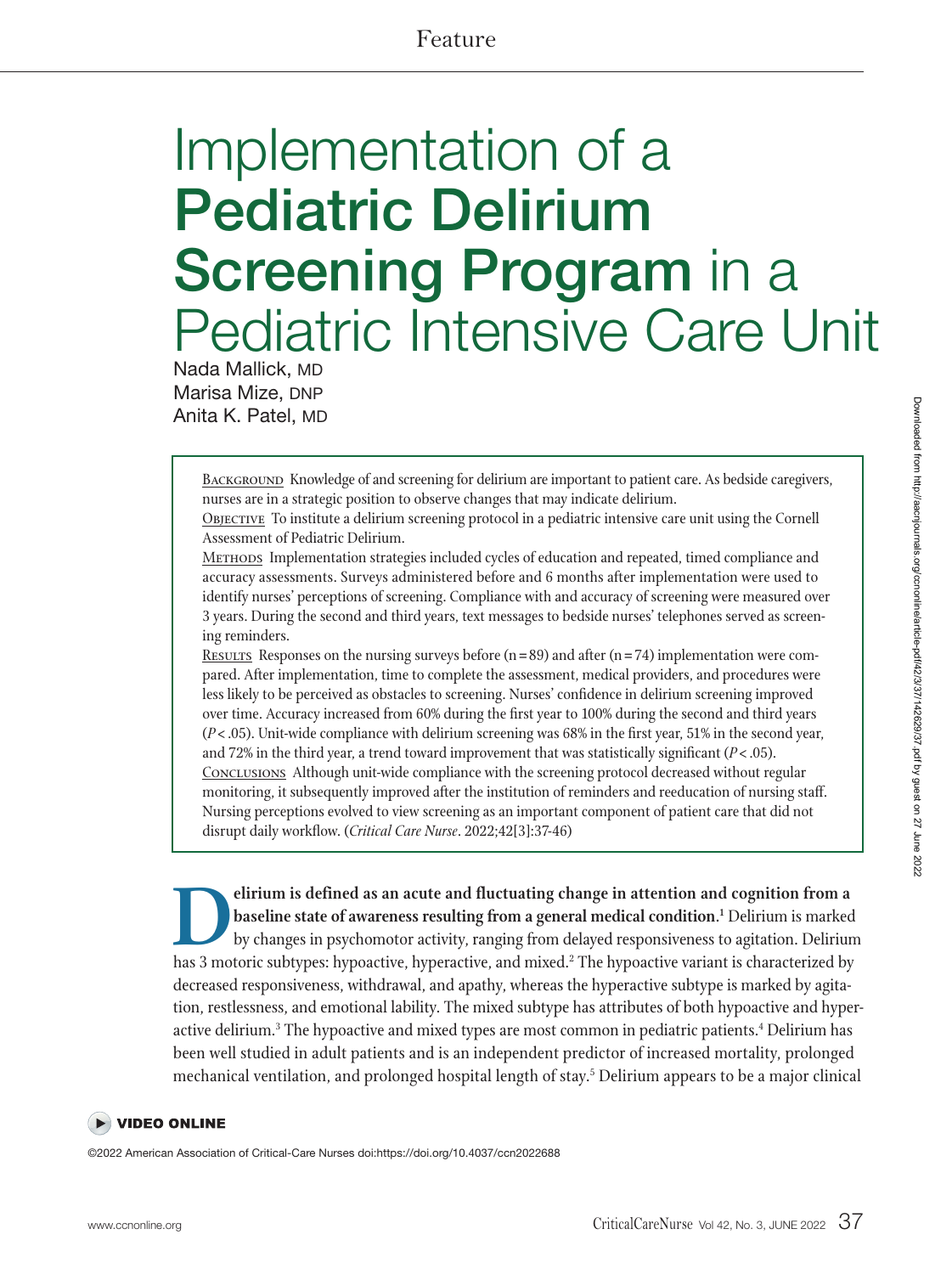issue for critically ill children as well; all subtypes have been associated with increased mortality, duration of mechanical ventilation, and length of hospitalization, as well as higher health care costs.<sup>4,6,7</sup>

Because the hypoactive and mixed types of delirium are the most common as well as the most difficult to recognize, prompt and accurate screening is fundamental to the diagnosis and management of delirium.<sup>8,9</sup> However, there continues to be a paucity of mandated delirium screening in pediatric intensive care units (PICUs). Delirium prevalence rates are as high as 66% in the critically ill pediatric population.<sup>4,8,9</sup> However, in an international study, 71% of respondents reported that their institution did not screen for delirium despite the avail-

# As bedside caregivers, nurses are in a strategic position to observe physical and mental status changes that may

ability of validated pediatric delirium assessment tools.10 The

Pediatric Confusion Assessment Method for the ICU is a point-in-time assessment of delirium for patients aged 5 years and older, whereas the Preschool Confusion Assessment Method for the ICU expands delirium assessment to critically ill infants and preschool-aged children from 6 months to 5 years of age.<sup>11-13</sup> Both tests require patient cooperation or interaction and have not been validated in patients with developmental delay. The Cornell Assessment of Pediatric Delirium (CAPD) is an observational bedside tool that provides a longitudinal assessment of a patient over the course of a 12-hour

#### Authors

herald delirium.

*Nada Mallick is an attending physician, Department of Pediatrics, Division of Critical Care Medicine, Children's National Hospital and George Washington University School of Medicine and Health Sciences, Washington, DC.*

*Anita K. Patel is a pediatric intensivist, Department of Pediatrics, Division of Critical Care Medicine, Children's National Hospital and George Washington University School of Medicine and Health Sciences.* 

*Marisa Mize is a senior nurse practitioner and the leader of the advanced practitioners and intensive care unit hospitalist group, Division of Critical Care Medicine, Children's National Hospital.* 

*Corresponding author: Nada Mallick, MD, Children's National Hospital, 111 Michigan Ave NW, Ste 4800, Washington, DC 20010 (email: nmallick@childrensnational.org).* 

*To purchase electronic or print reprints, contact the American Association of Critical-Care Nurses, 27071 Aliso Creek Rd, Aliso Viejo, CA 92656. Phone, (800) 899-1712 or (949) 362-2050 (ext 532); fax, (949) 362-2049; email, reprints@aacn.org.*

nursing shift.14 It is validated in children of all ages and in those with developmental delay.

#### **Local Problem**

The objective of this quality improvement study was to achieve consistent and accurate delirium screening with the CAPD once every 12 hours in an academic, tertiary-care PICU. The implementation strategy consisted of nursing education, compliance checks and accuracy assessment of bedside delirium screening scores, and text message reminders to perform daily screening. We administered surveys before and 6 months after implementation of the screening protocol to determine nurses' attitudes toward and perceived barriers to delirium screening.

Knowledge of delirium and the ability to perform accurate and efficient screening for it are important to patient care.15,16 As bedside caregivers, nurses are in a strategic position to observe physical and mental status changes that may herald delirium. Nurses also play a pivotal role in the patient care team with regard to the modifiable risk factors for delirium, such as maintenance of day-night routines, clustering of care, and minimizing interruptions of sleep.<sup>16</sup> Clustering of care, ie, coordinating care (such as phlebotomy procedures, respiratory treatments, medication administration, and patient hygiene) among nursing, physician, and ancillary staff at similar times, can serve as an important environmental intervention to manage and prevent delirium.<sup>17</sup> Therefore, nurses would benefit from an educational intervention on delirium recognition, assessment, and management. Studies have shown that delirium education for nurses is effective in increasing compliance with and accuracy of delirium screening, as well as facilitating the diagnosis of delirium.<sup>18-20</sup>

#### **Materials and Methods**

A pediatric delirium screening program was implemented in an academic, tertiary care, combined medical/ surgical unit of a children's hospital in an urban setting from February 2018 to February 2020. The PICU is composed of 48 single and multiple-patient rooms for patients receiving active trauma, neurosurgery, and transplant surgical services, as well as medical patients from numerous subspecialties with acute and chronic diseases. Nurseto-patient ratios were 1:1 or 1:2, depending on patient acuity. The medical team on site was present during all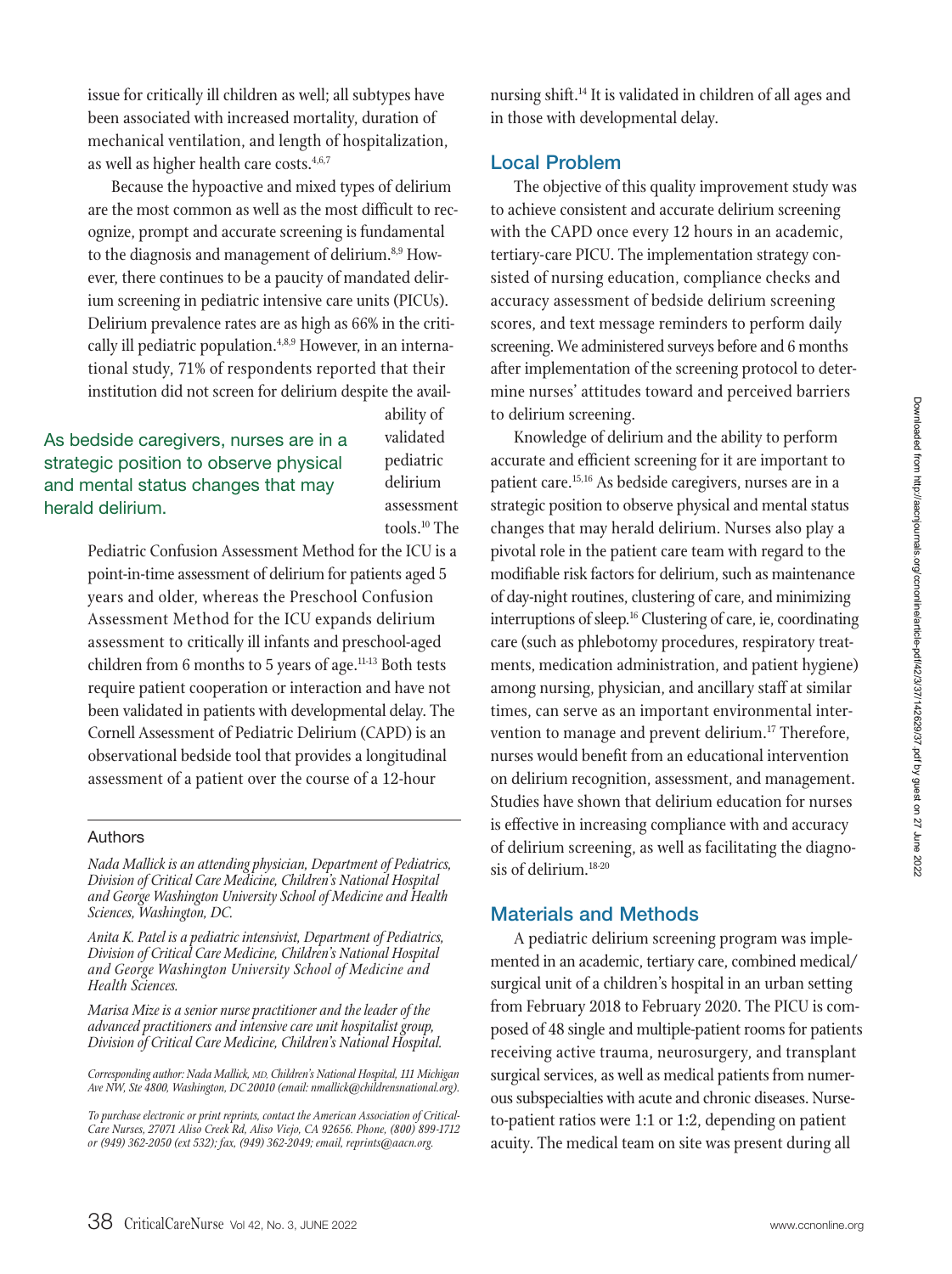day and night shifts and was composed of an attending intensive care unit (ICU) physician, fellow and resident physicians, and advanced nurse and hospitalist practitioners. Before implementation of the screening protocol, the unit did not screen for delirium; therefore, no baseline delirium prevalence data were available.

Nurses in the PICU performed bedside delirium screening using the CAPD. The CAPD uses 8 questions based on the definition of *delirium* provided in the *Diagnostic and Statistical Manual of Mental Disorders* (Fifth Edition). The questions were designed to be completed by the bedside nurse on a 5-point Likert scale ranging from "always" to "never." Developmental anchor points are used as reference points to screen children younger than 2 years old. A score on the CAPD greater than or equal to 9 indicates a positive delirium screening. The CAPD was administered in conjunction with a sedation scale, the Modified Motor Activity Assessment Scale (MMAAS).<sup>21</sup> Screening with the CAPD requires an MMAAS score greater than –2, which indicates a level of arousal greater than comatose.

One month before delirium screening implementation, we distributed a voluntary, anonymous paper questionnaire to all bedside nurses assigned to the PICU, as well as nurses in the float pool with prior ICU experience who frequently work in the PICU as needed, with the purpose of establishing nurses' attitudes toward and perceived obstacles to delirium screening. The questionnaire consisted of 2 questions on nurses' characteristics (career duration and primary ICU assignment), 5 questions assessing attitudes toward delirium screening, and 4 questions on perceived obstacles to delirium screening. The survey was assessed by a group of bedside nurses before its distribution to ensure interrater reliability and consistent comprehensibility of content. We designed the survey independently to best capture the specific cultural and workflow conditions faced by the ICU bedside nursing staff relating to pediatric delirium screening.

After the completion of the surveys over a 2-week period, we disseminated online educational modules as mandatory training for all nurses with primary and float pool PICU assignments. The modules consisted of didactic slide-based lectures focused on the definition, diagnosis, consequences, and management of delirium combined with interactive case-based modules demonstrating how to screen for delirium in PICU patients. The physician care team received live lecture-based training focused on

how to respond to delirium scores reported during bedside rounds. One month after completion of the survey and CAPD training, delirium screening was mandated once every 12-hour nursing shift in the PICU. Scores on the CAPD were entered into the electronic health record (EHR). One month after implementation of delirium screening, we performed bedside compliance and accuracy assessments on randomly selected days during 9 daytime and 4 evening shifts over a 6-week period. Daytime shifts were defined as 7 am to 7 pm, and evening shifts were defined as 7 pm to 7 am. Compliance was measured as the number of patients with a completed CAPD in the EHR divided by the total number of patients eligible for delirium screening (defined as having an MMAAS score greater than –2) and expressed as a percentage. Accuracy was measured by means of simultaneous CAPD assessments completed by study staff and nursing staff on the same patient during a designated shift. Study staff consisted of 2 physicians and a critical care nurse practitioner. An accurate screening was defined as a CAPD performed by nursing staff and study staff with the same absolute result (a negative or positive delirium screening). We randomly sampled an equal proportion of patients who were diagnosed with and without delirium for accuracy assessments. To prevent bias in accuracy assessments, we were blinded to the nursing assignment for each patient.

Six months after the survey was initially distributed, after consistent unit-wide delirium screening, the survey was readministered to PICU nurses over a 2-week period to assess for change in nursing attitudes toward and perceived obstacles to delirium screening. Following completion of the surveys, we performed a second round of education

over a 2-week period during daytime and evening nursing sign-out. Content for the

An accurate screening was defined as a CAPD performed by nursing staff and study staff with the same absolute result (a negative or positive delirium screening).

second round of education focused on specific case studies of delirium screening for patients with developmental delay; this subject matter was developed on the basis of nurses' written comments on the postimplementation survey. These case studies were in the format of a live presentation to the nurses during the morning and evening nursing shift exchange of patient information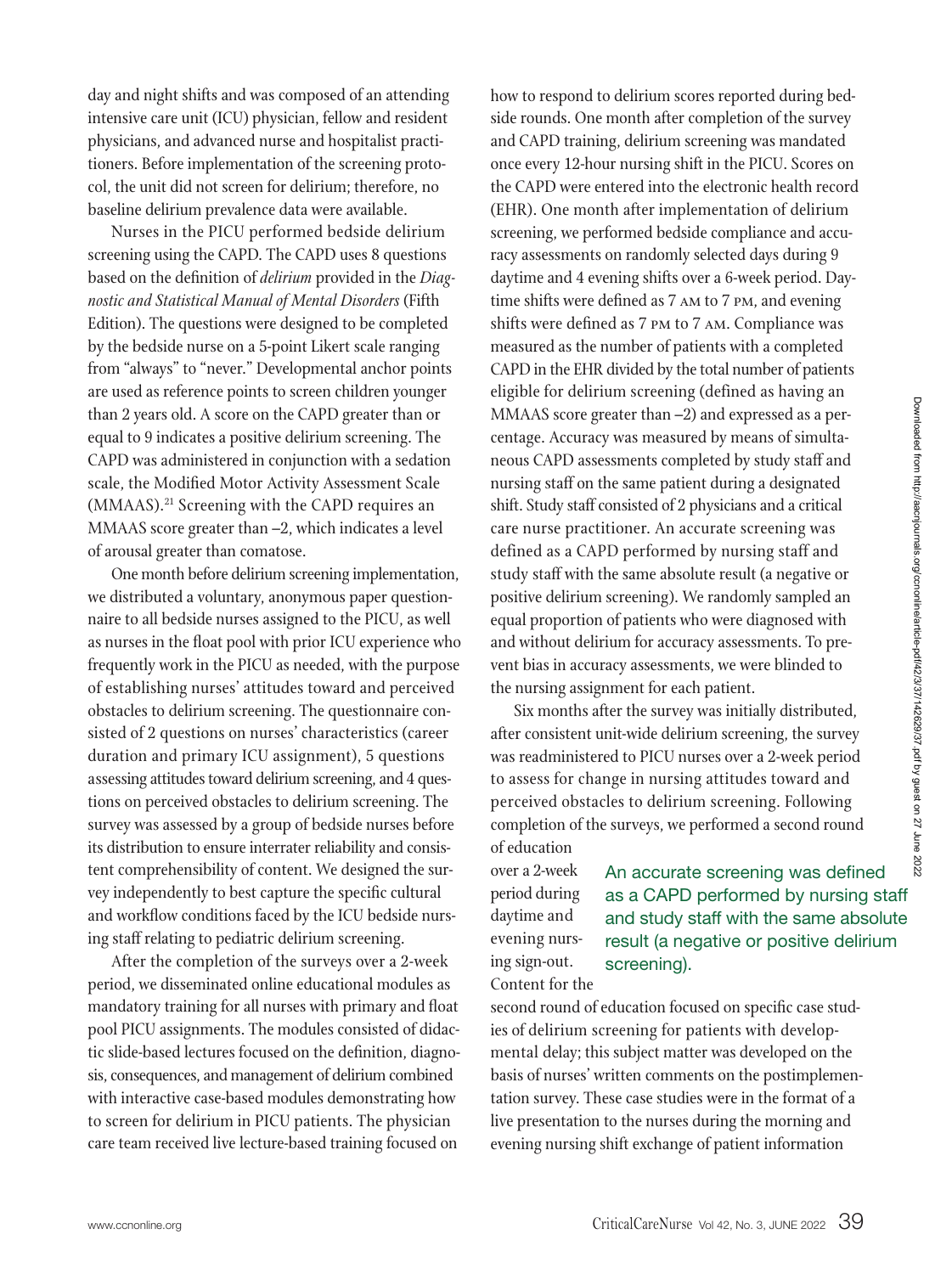| <b>Characteristic</b>         | Before implementation ( $n = 89$ )<br>No. (%) | After implementation $(n = 74)$<br>No. (%) |
|-------------------------------|-----------------------------------------------|--------------------------------------------|
| Duration of nursing career, y |                                               |                                            |
| < 1                           | 3(3)                                          | 0                                          |
| $1 - 5$                       | 46 (52)                                       | 48 (65)                                    |
| $6 - 10$                      | 20(22)                                        | 13(18)                                     |
| $11 - 20$                     | 15(17)                                        | 7(9)                                       |
| >20                           | 5(6)                                          | 6(8)                                       |
| <b>Primary ICU assignment</b> |                                               |                                            |
| Medical                       | 67(75)                                        | 64 (86)                                    |
| Cardiac                       | 1(1)                                          | 0                                          |
| Medical and cardiac           | 6(7)                                          | 3(4)                                       |
| NICU                          | 2(2)                                          | 0                                          |
| Float pool <sup>a</sup>       | 8(9)                                          | 6(8)                                       |
| Crisis <sup>b</sup>           | 5(6)                                          | 0                                          |
| No response                   | 0                                             | 1(1)                                       |
|                               |                                               |                                            |

**Table** Demographic characteristics of survey respondents

Abbreviations: ICU, intensive care unit; NICU, neonatal intensive care unit.

 $\frac{a}{b}$  Float pool is defined as a population of nurses who may work in any ICU within the institution.<br>b Crisis nurses are defined as nurses who do not have a patient assignment but provide extra assistance to unit nur

and consisted of a case presentation, step-by-step screening instructions, and a question-and-answer session on delirium screening in the medically complex patient population. One year after delirium screening implementation and 6 months after reeducation, we performed a second round of bedside accuracy and compliance checking over 9 daytime shifts and 4 evening shifts over a 6-week period.

Two years after initial delirium screening implementation, the institution initiated a program for early mobilization of ICU patients. Because of the integral role of consistent delirium screening in early mobilization and decreasing unit-wide compliance with delirium screening, we instituted text reminders sent to bedside nurses' telephones. These text messages reminded nurses to complete delirium screening during their shift. After 2 weeks of text message reminders, we performed a third round of delirium screening compliance over 6 daytime shifts and 3 evening shifts over a 2-week period, followed by a third round of accuracy checks.

We also measured compliance separately for private and shared patient bed spaces as a descriptive variable for nursing assignment. Private bed spaces were defined as rooms with only 1 patient occupant, and shared bed spaces were defined as rooms with more than 1 patient occupant.

#### Ethical and Financial Considerations

As a noninvasive quality improvement study, this study was designated as exempt from the need for

d consisted of a case presentation, step-by-step screen-comproval by the Children's National Hospital Institutional Review Board. This study used minimal economic resources, as educational modules were composed by physicians, nurses, and nurse practitioners and disseminated online, and CAPD scoring was integrated into the already existing EHR.

#### Statistical Analysis

This analysis included descriptions of categorical variables for survey results, which were given as absolute numbers and percentages. The Mann-Whitney test was used, with significance evaluated at the  $\alpha$  level of .05 for compliance and accuracy data. All data were collected and analyzed using Microsoft Excel (Microsoft Corporation).

#### **Results**

The preimplementation questionnaire was completed by 89 of 117 eligible PICU and float pool nurses (76%). The postimplementation questionnaire was completed by 74 of 103 eligible nurses (72%). Fourteen PICU registered nurses resigned from the staff during the time interval between nursing surveys. Demographic characteristics of the nurses who completed the pre- and postimplementation surveys were consistent, with most respondents having 1 to 5 years of nursing experience, primarily in a medical/surgical ICU setting (see Table).

Survey results showed that nursing perceptions evolved from before to after delirium screening implementation, with postimplementation responses showing a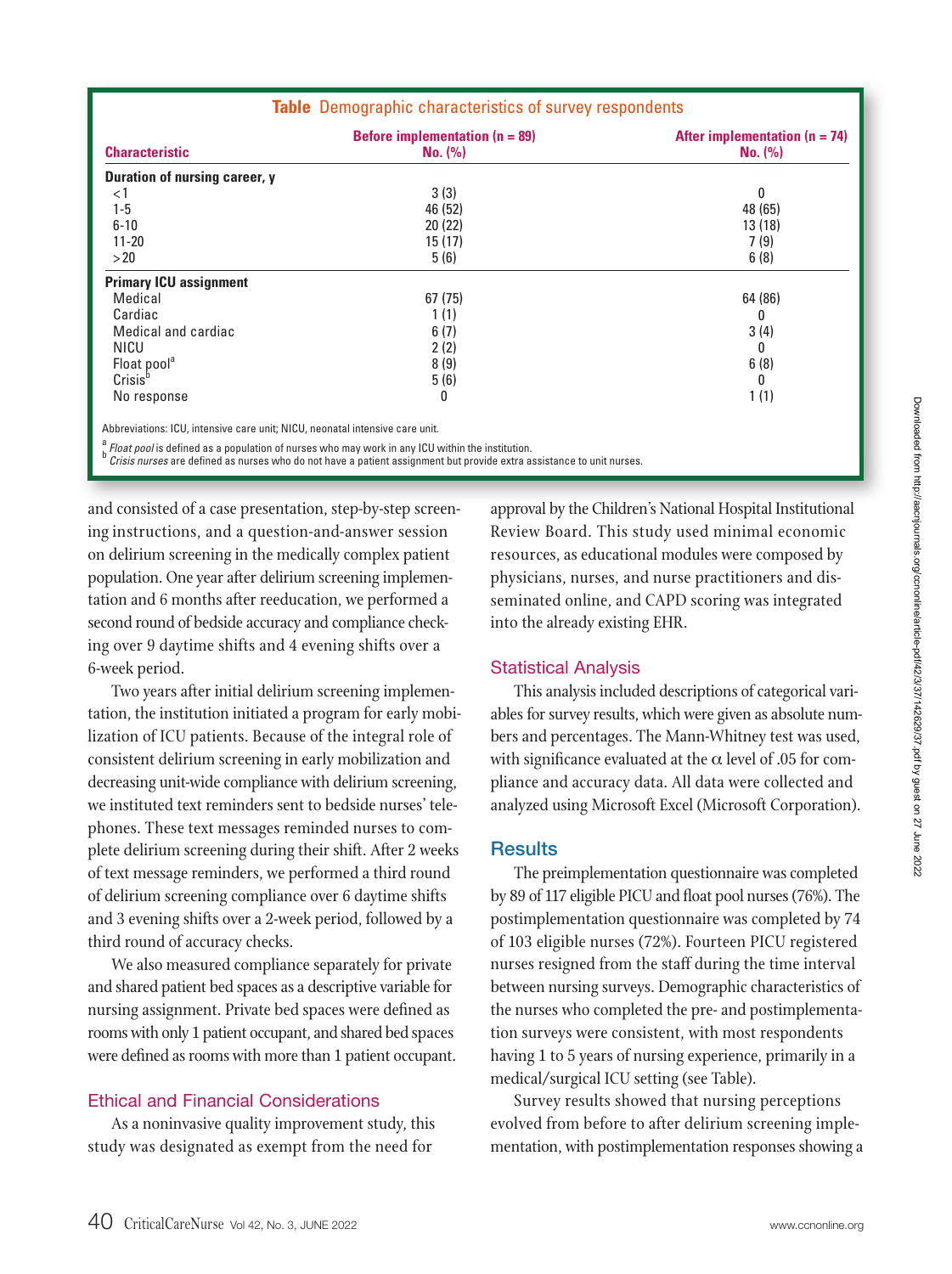

**Figure 1** Results of preimplementation (n=89) and postimplementation (n=74) surveys regarding nursing perceptions of delirium screening.

greater percentage of nurses viewing delirium screening as an important part of patient care. In addition, after screening implementation, more nurses responded

f nurses viewing delirium screen-that screening did not interrupt the nursing workflow, and user confidence in screening for delirium increased (Figure 1).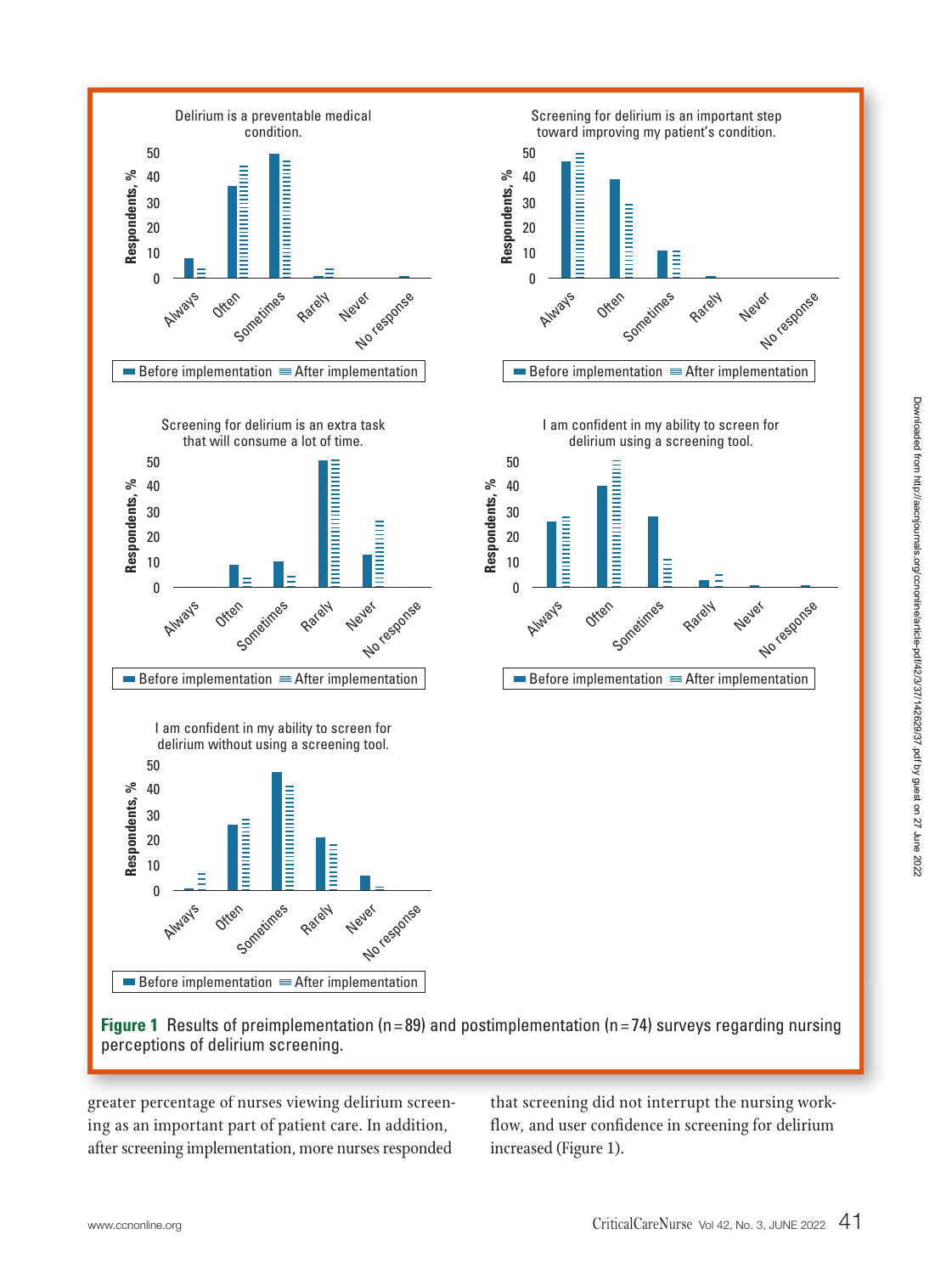

**Figure 2** Results of preimplementation (n=89) and postimplementation (n=74) surveys regarding obstacles to delirium screening. Licensed independent practitioners were defined as physicians and nurse practitioners on the primary intensive care unit team, as well as specialists and consultants. Procedures included bedside procedures such as endotracheal intubation, central venous catheter placement, and intracranial pressure monitor placement as well as portable and off-unit radiology studies.

In terms of obstacles to delirium screening, after screening implementation, fewer respondents cited bedside procedures and licensed independent practitioners (including physicians and nurse practitioners on the primary ICU team, as well as consultants and specialists from other services) as obstacles, but more respondents viewed unfamiliarity with the screening tool as an obstacle (Figure 2).

Before implementation of the CAPD, the unit did not screen for delirium; therefore, no baseline delirium prevalence data were available. In the first year of delirium screening, 68% of eligible patients in the PICU experienced delirium screening compliant with the unit protocol, compared with 51% in the second year and 72% in the third year. Over the 3 years, the median rate of unitwide compliance with delirium screening was 60% (IQR,

terms of obstacles to delirium screening, after  $\qquad \quad$  53%-67%), with the trend toward improvement being statistically significant (*P*< .05; Figure 3). Compliance with delirium screening did not differ significantly between private and shared patient bed spaces (*P*> .05). Unit-wide accuracy of delirium screening with the CAPD increased from 60% during the first year of screening to 100% during the second and third years (*P*< .05; Figure 4).

#### **Discussion**

This study was performed to determine nurses' attitudes toward and perceived barriers to delirium screening and then to use this information in the implementation of screening with the CAPD in an academic, tertiary care PICU. The results of this study showed that after mandated delirium screening and delirium education, an increased number of nurses recognized delirium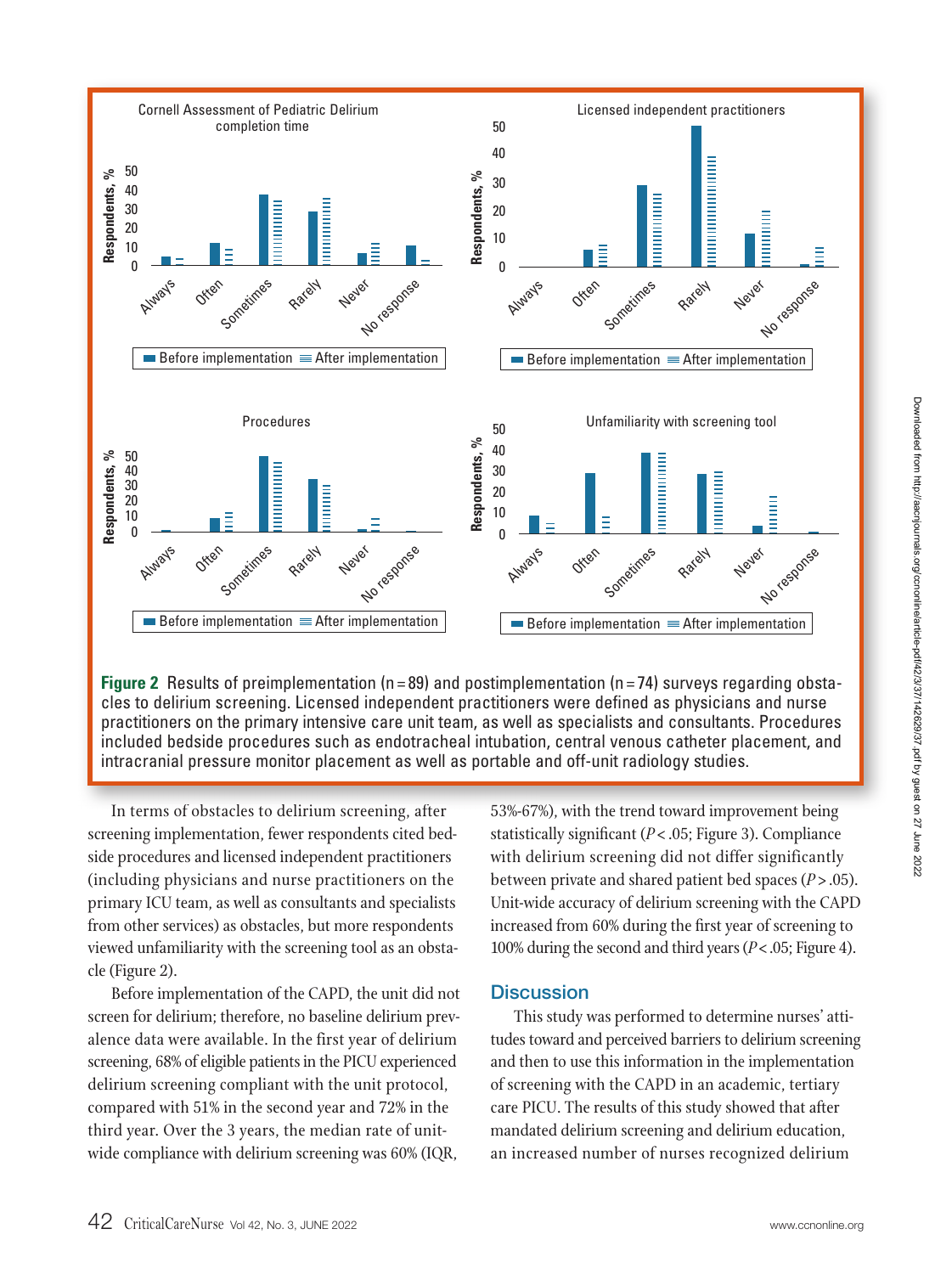

**Figure 3** Unit-wide compliance over time with delirium assessment once every 12-hour nursing shift. Implementation strategies are noted in the timeline.

Abbreviation: CAPD, Cornell Assessment of Pediatric Delirium.



**Figure 4** Unit-wide accuracy of delirium screening with the Cornell Assessment of Pediatric Delirium over time. Vertical black lines denote each cycle of accuracy checking.

as a preventable condition and believed that screening did not consume excessive time during their shift. Postimplementation survey results also showed that

ble condition and believed that screening hurses' confidence in their ability to screen for delirium increased. After implementation of screening, CAPD completion time, medical providers, and procedures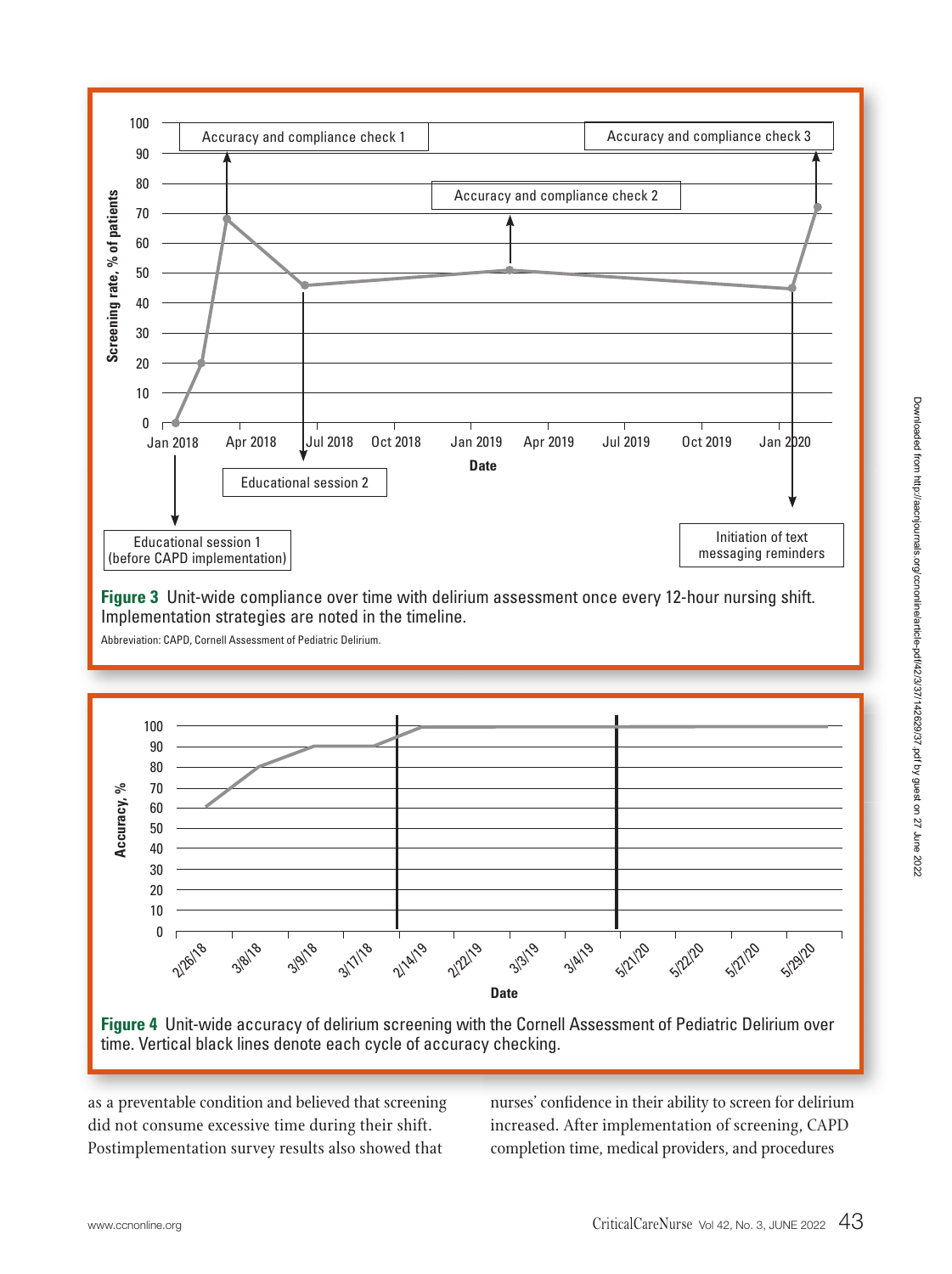were less frequently viewed as obstacles to screening. However, unfamiliarity with the screening tool continued to be perceived as a barrier. Unit-wide compliance with delirium screening decreased after the first year but trended upward after the institution of reeducation and screening reminders. Online and bedside education were effective in teaching nurses to accurately use the CAPD, with achievement of 100% accuracy after 1 year.

Overall, the survey results indicated that the initial attitude toward delirium screening was frustration at the addition of yet another task to the nursing workflow but transitioned into appreciation of the improvement in patient care associated with enhanced delirium diagnosis, prevention, and treatment. This change correlated

### Compliance improved with repeated education and frequent reminders to complete delirium screenings.

with a growing number of nurses who recognized the utility of

delirium screening. In the postimplementation survey, more respondents indicated that delirium screening was "always" an important step toward improving patient care, and the time required for CAPD completion was less often seen as an obstacle to performing delirium screening.

In previous surveys of adult and pediatric critical care clinicians, pediatric nurses also recognized the importance of screening for ICU delirium and highlighted similar barriers to screening, such as lack of familiarity with the screening tool and lack of knowledge about delirium.<sup>22-24</sup> However, after implementation of delirium screening, nurses in adult ICUs continued to view procedures as a barrier, whereas pediatric nurses were less likely to take this view.22 This difference may be related to the time required to perform individual screening assessments: the Confusion Assessment Method for the ICU reportedly takes 5 minutes to administer, compared with 2 minutes for the CAPD.<sup>25</sup> In an academic hospital with multiple adult ICUs, nurses' scores on a delirium knowledge test were significantly higher in units where nurses received didactic teaching about delirium compared with units without formal nursing education.<sup>26</sup>

Without consistent monitoring of adherence to delirium screening, compliance decreased after the first year of mandated screening. Similar studies have found that without ongoing education and monitoring, implementation of a clinical protocol alone does not guarantee effectiveness.<sup>27</sup> One factor that was hypothesized to contribute to decreasing

compliance was a lack of screening reminders. In the present study, we incorporated technological assistance by sending screening reminder text messages to bedside nurses' telephones during the second year of delirium screening, which was associated with a statistically significant improvement in CAPD compliance from 51% to  $72\%$  ( $P < .05$ ).

Lack of continued education is another factor that has been suspected to be associated with a trend toward decreasing compliance. In an adult ICU with decreasing delirium screening compliance rates, didactic lectures and bedside simulation sessions on screening helped increase compliance rates between the first and second years of delirium screening implementation.<sup>26</sup> In a separate study focused on screening developmentally delayed patients and patients with technological dependence, compliance rates increased after multiple cycles of nursing education.28 Pediatric critical care units that used an ICU bundle for delirium management saw a rise in nursing knowledge of delirium after educational sessions, along with an increase in compliance with screening and a decrease in the rate of delirium.<sup>16</sup> Similarly, in our study compliance improved with repeated education and frequent reminders to complete delirium screenings.

Concurrent with the second year of delirium screening, the PICU implemented early mobilization efforts for pediatric ICU patients. As part of this initiative, patients who were good candidates for early mobilization were identified on the basis of several factors, including the presence or absence of delirium. Although the early mobilization program was not part of the original study design, the interest of the medical leadership team in improving delirium screening to better identify candidates for early mobilization may also have contributed to the upward trend of compliance with screening in year 3. As immobility and the use of physical restraints have been shown to be modifiable risk factors for delirium, institutional efforts to facilitate early mobilization served as an additional motivating factor in the identification and treatment of delirium in the PICU.<sup>16,29</sup>

The limitations of this study include a change in the number of nursing staff members during the study period, although demographic characteristics of the 2 groups of survey respondents remained consistent. The survey was not validated, and because the survey responses were anonymous, the respondents' answers could not be linked. Therefore, the same nurses may not have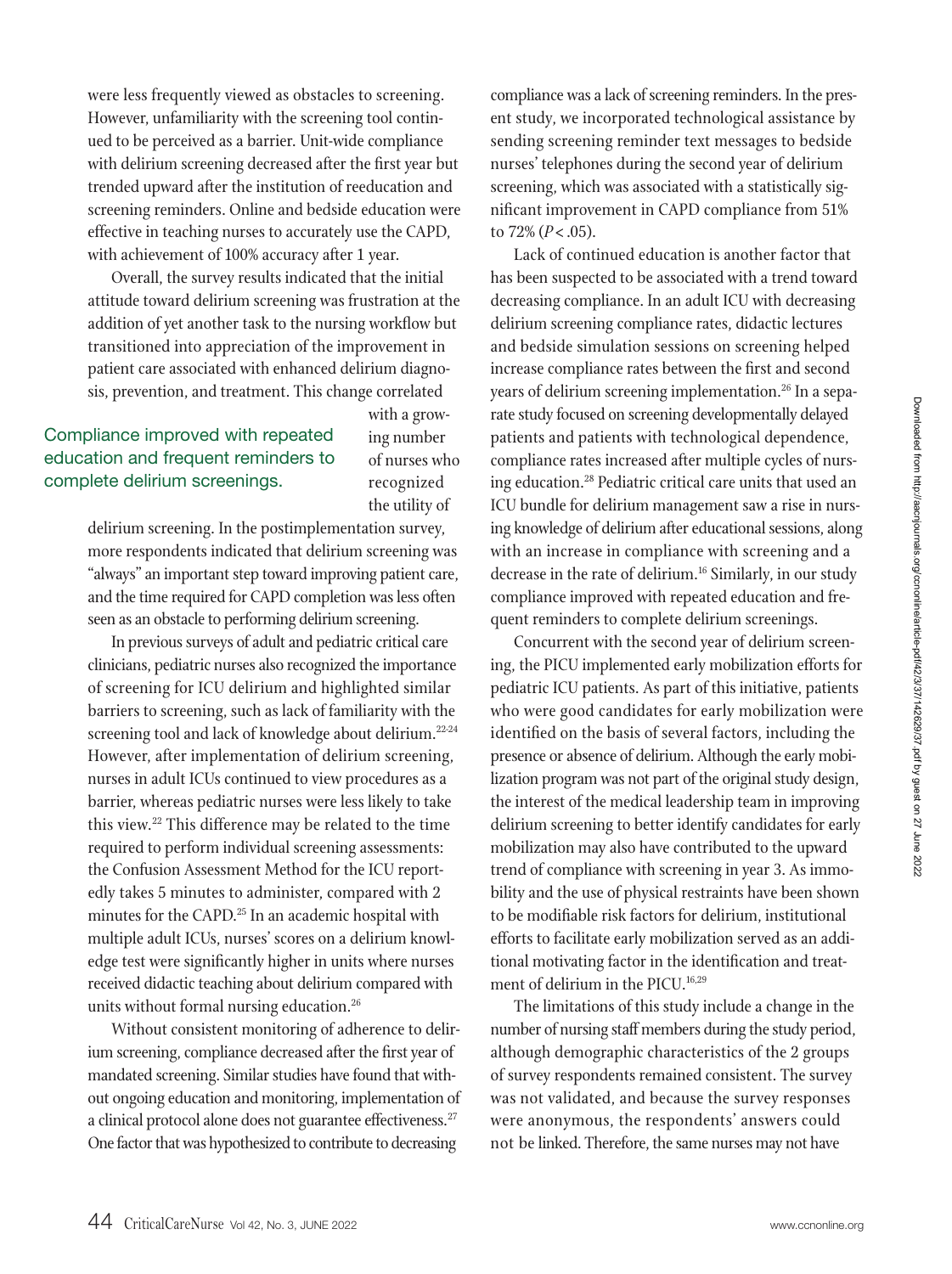completed both preimplementation and postimplementation surveys. This situation may have contributed to the increased rate of unfamiliarity with delirium screening in the postimplementation survey and influenced trends in attitudes and perceived obstacles over the 2 periods. During the performance of accuracy assessments, characteristics of nurses were not collected. Although the time between the first and second accuracy and compliance checks was 1 year, the time between the second and third checks was only 11 months; this difference represents another limitation of this study.

#### **Conclusion**

The results of this study showed that nursing perceptions toward delirium screening evolved over time, with an increasing number of nurses coming to view screening as an important task that did not disrupt their daily workflow. With increased recognition that delirium screening improves patient care, nurses became critical champions of delirium screening in the PICU. Incorporation of technological assistance in the form of regular text message reminders and institutional support for delirium screening as part of implementing an early mobilization program resulted in an upward trend in delirium screening compliance. Our findings may help guide future efforts to achieve effective delirium screening implementation and adherence in PICUs. CCN

#### Financial Disclosures

This study received funding from awards U11TR001876 and KL2TR001877 from the National Institutes of Health National Center for Advancing Translational Sciences to Dr Patel.

## See also

To learn more about delirium in the critical care setting, read "Relationship Between Intensive Care Unit Delirium Severity and 2-Year Mortality and Health Care Utilization" by Andrews et al in the *American Journal of Critical Care,* 2020;29(4):311-317. Available at **www.ajcconline.org.**

#### References

- 1. American Psychiatric Association. *Diagnostic and Statistical Manual of Mental Disorders.* 5th ed. American Psychiatric Association; 2013.
- 2. Leentjens AFG, Schieveld JNM, Leonard M, Lousberg R, Verhey FRJ, Meagher DJ. A comparison of the phenomenology of pediatric, adult, and geriatric delirium. *J Psychsom Res.* 2008;64(2):219-223. doi:10.1016/j. jpsychores.2007.11.003
- 3. Girard TD, Thompson JL, Pandharipande PP, et al. Clinical phenotypes of delirium during critical illness and severity of subsequent long-term cognitive impairment: a prospective cohort study. *Lancet Respir Med.*  2018;6(3):213-222. doi:10.1016/S2213-2600(18)30062-6
- 4. Traube C, Silver G, Gerber LM, et al. Delirium and mortality in critically ill children: epidemiology and outcomes of pediatric delirium. *Crit Care Med.* 2017;45(5):891-898. doi:10.1097/ccm.0000000000002324
- 5. Balas MC, Rice M, Chaperon C, Smith H, Disbot M, Fuchs B. Management of delirium in critically ill older adults. *Crit Care Nurse.* 2012;32(4):15-26. doi:10.4037/ccn2012480
- 6. Traube C, Silver G, Reeder RW, et al. Delirium in critically ill children: an international point prevalence study. *Crit Care Med.* 2017;45(4):584-590.
- 7. Traube C, Mauer EA, Gerber LM, et al. Cost associated with pediatric delirium in the ICU. *Crit Care Med.* 2016;44(12):e1175-e1179. doi:10.1097/ CCM.0000000000002004
- 8. Turkel SB. Pediatric delirium: recognition, management, and outcome. *Curr Psychiatry Rep.* 2017;19(12):101. doi:10.1007/s11920-017-0851-1
- Staveski SL, Pickler RH, Lin L, et al. Management of pediatric delirium in pediatric cardiac intensive care patients: an international survey of current practices. *Pediatr Crit Care Med.* 2018;19(6):538-543.
- 10. Kudchadkar SR, Yaster M, Punjabi NM. Sedation, sleep promotion, and delirium screening practices in the care of mechanically ventilated children: a wake-up call for the pediatric critical care community. *Crit Care Med.* 2014;42(7):1592-1600. doi:10.1097/ccm.0000000000000326
- 11. Silver G, Traube C, Kearney J, et al. Detecting pediatric delirium: development of a rapid observational assessment tool. *Intensive Care Med.*  2012;38(6):1025-1031. doi:10.1007/s00134-012-2518-z
- 12. Smith HAB, Boyd J, Fuchs DC, et al. Diagnosing delirium in critically ill children: validity and reliability of the Pediatric Confusion Assessment Method for the Intensive Care Unit. *Crit Care Med.* 2011;39(1):150-157. doi:10.1097/ccm.0b013e3181feb489
- 13. Smith HAB, Gangopadhyay M, Goben CM, et al. The Preschool Confusion Assessment Method for the ICU: valid and reliable delirium monitoring for critically ill infants and children. *Crit Care Med.* 2016;44(3): 592-600. doi:10.1097/ccm.0000000000001428
- 14. Traube C, Silver G, Kearney J, et al. Cornell Assessment of Pediatric Delirium: a valid, rapid, observational tool for screening delirium in the PICU. *Crit Care Med.* 2014;42(3):656-663. doi:10.1097/ccm.0b013e3182s66b76
- 15. Pun BT, Balas MC, Barnes-Daly MA, et al. Caring for critically ill patients with the ABCDEF bundle: results of the ICU liberation collaborative in over 15,000 adults. *Crit Care Med.* 2019;47(1):3-14.
- 16. Simone S, Edwards S, Lardieri A, et al. Implementation of an ICU bundle: an interprofessional quality improvement project to enhance delirium management and monitor delirium prevalence in a single PICU. *Pediatr Crit Care Med.* 2017;18(6):531-540.
- 17. Yevchak A, Steis M, Diehl T, Hill N, Kolanowski A, Fick D. Managing delirium in the acute care setting: a pilot focus group study. *Int J Older People Nurs.* 2012;7(2):152-162. doi:10.1111/j.1748-3743.2012.00324.x
- 18. Hare M, Wynaden D, McGowan S, Landsborough I, Speed G. A questionnaire to determine nurses' knowledge of delirium and its risk factors. *Contemp Nurse.* 2008;29(1):23-31. doi:10.5172/conu.673.29.1.23
- 19. Powell TL, Nolan M, Yang G, et al. Nursing understanding and perceptions of delirium: assessing current knowledge, attitudes, and beliefs in a burn ICU. *J Burn Care Res.* 2019;40(4):471-477. doi:10.1093/jbcr/irz040
- 20. Bannon L, McGaughey J, Clarke M, McAuley DF, Blackwood B. Designing a nurse-delivered delirium bundle: what intensive care unit staff, survivors, and their family think? *Aust Crit Care.* 2018;31(3):174-179. doi:10.1016/j.aucc.2018.02.007
- 21. Devlin JW, Boleski G, Mlynarek M, et al. Motor Activity Assessment Scale: a valid and reliable sedation scale for use with mechanically ventilated patients in an adult surgical intensive care unit. *Crit Care Med.* 1999; 27(7):1271-1275. doi:10.1097/00003246-199907000-00008
- 22. Patel RP, Gambrell M, Speroff T, et al. Delirium and sedation in the intensive care unit: survey of behaviors and attitudes of 1384 healthcare professionals. *Crit Care Med.* 2009;37(3):825-832. doi:10.1097/CCM.0b013e31819b8608
- 23. Trogrlic Z, Ista E, Ponssen HH, et al. Attitudes, knowledge and practices concerning delirium: a survey among intensive care unit professionals. *Nurs Crit Care.* 2017;22(3):133-140. doi:10.1111/nicc.12239
- 24. Nydahl P, Dewes M, Dubb R, et al. Survey among critical care nurses and physicians about delirium management. *Nurs Crit Care.* 2018;23(1): 23-29. doi:10.1111/nicc.12299
- 25. Grover S, Kate N. Assessment scales for delirium: a review. *World J Psychiatry.* 2012:2(4):58-70. doi:10.5498/wjp.v2.i4.58
- 26. Ramoo V, Abu H, Rai V, et al. Educational intervention on delirium assessment using confusion assessment method-ICU (CAM-ICU) in a general intensive care unit. *J Clin Nurs.* 2018;27(21-22):4028-4039. doi:10.1111/jocn.14525
- 27. Yaghmai BF, Di Gennaro JL, Irby GA, Deeter KH, Zimmerman JJ. A pediatric sedation protocol for mechanically ventilated patients requires sustenance beyond implementation. *Pediatr Crit Care Med.* 2016;17(8): 721-726. doi:10.1097/pcc.0000000000000846
- 28. Lieow JLM, Chen FSM, Song G, Tang PS, Kowitlawakul Y, Mukhopadhyay A. Effectiveness of an advanced practice nurse-led delirium education and training programme. *Int Nurs Rev.* 2019;66(4):506-513. doi:10.111/ inr.12519
- 29. Banerjee A, Girard TD, Pandharipande P. The complex interplay between delirium, sedation, and early mobility during critical illness: applications in the trauma unit. *Curr Opin Anaesthesiol.* 2011;24(2):195-201. doi:10.1097/ACO.0b013e3283445382